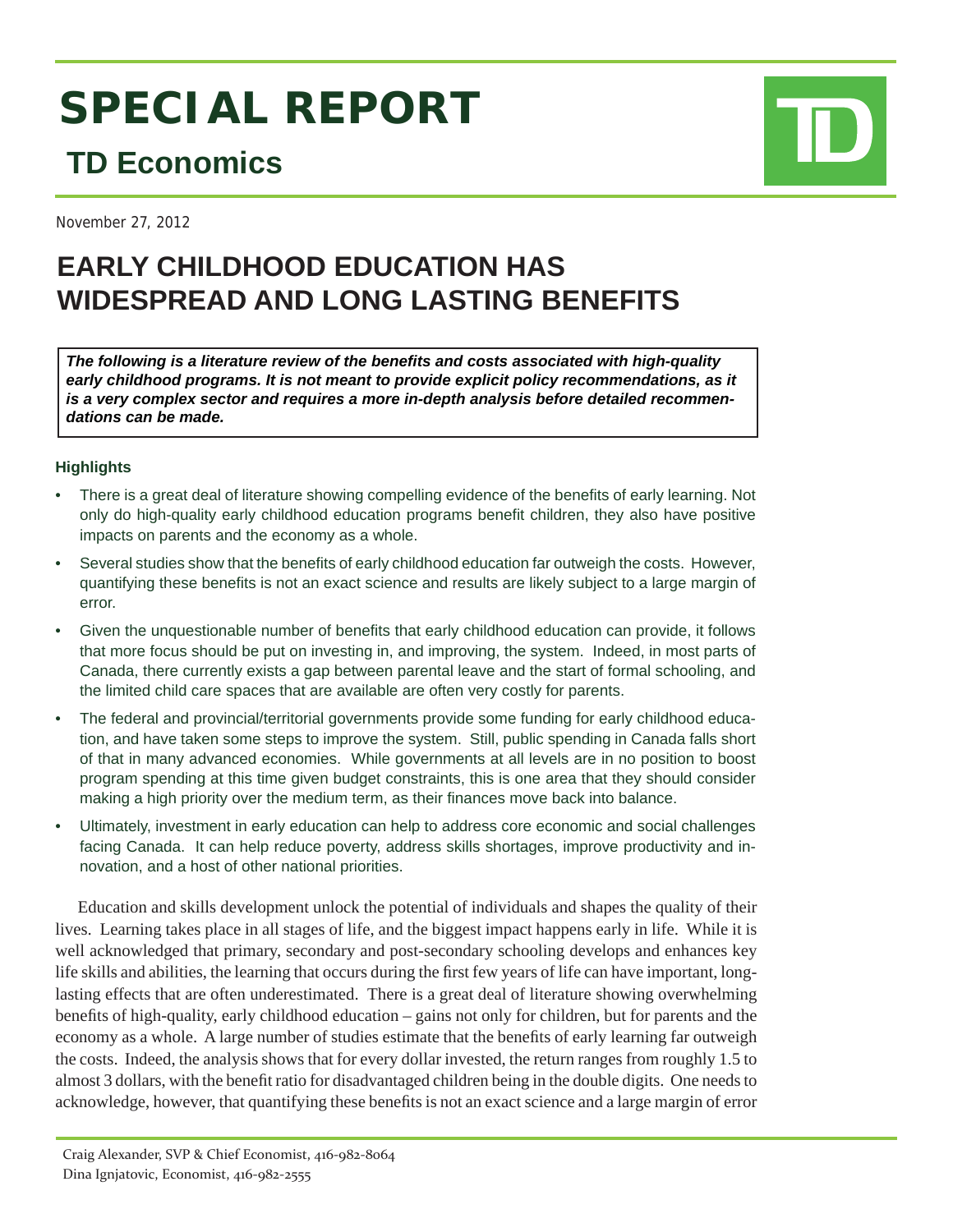likely exists. So, the benefit/cost ratio must be interpreted with caution. Nevertheless, with an unquestionable number of positive effects, it is evident that more focus should be put on investing in, and improving, the early learning system.

In Canada, early childhood education is provided in a piecemeal fashion. In most parts of the country, there is a gap between the end of parental leave and the start of formal schooling, during which parents are on their own to find care and education for their children. Oftentimes, where it is available, the cost for parents is prohibitively high. The quality of available early child care is also varied across communities.

While the federal and provincial governments do provide over \$11 billion of funding, spending on the early childhood education sector in Canada is lagging behind the majority of other advanced economies. This suggests that more fiscal dollars should be earmarked for early learning. To give a rough estimate, it would take an additional \$3 to \$4 billion of investment to bring Canada up to the average of other industrialized nations. It is also not evident why primary education starts at age 4-5. This seems to be a legacy of a policy that was in place before we understood the degree of learning that takes place early in life. Unfortunately, governments at all levels are in deficit reduction mode, and are therefore unlikely to take on large-scale new policy initiatives in the near term. As fiscal rebalancing occurs, the federal and provincial governments should give additional thought as to how to invest more, and how to invest more effectively, in early childhood education.

Ultimately, investment in early education can help to address core economic and social challenges facing Canada. For parents, it can help to foster greater labour force participation. But more importantly for children, greater essential skills development makes it more likely that children will complete high school, go on to post-secondary education and succeed at that education. It raises employment prospects and reduces duration of unemployment if it occurs. Investment in skills development can help to address future labour shortages and add to productivity and innovation. It can also reduce poverty and help to address income inequality. At the end of the day, investment in education is the great enabler that leads to a stronger economy and society.

### **Early learning has long-lasting impacts on children …**

The benefits of early childhood education are widespread, but they start with the children. There is scientific evidence showing that experiences during the first five years of life have a material impact on economic and social success, including educational and career attainment, health and overall well-being. While it was previously thought that human abilities were driven largely by genetics and less by the environment, many scientists now believe that the opposite is true, with a person's outcome in life driven largely by what happens after birth. Some have argued that a person's abilities are roughly 80% determined by their environment and only 20% by genetics<sup>1</sup>. Indeed, basic abilities can actually be altered early in life, allowing children to reach a higher potential. Babies are born with a set of genes, but experiences early in life can alter gene expression and also shape the quality of the brain architecture. The brain is more receptive to stimuli before the age of six, suggesting that it is more difficult to improve a child's learning abilities later in life.

The literature is overwhelmingly consistent in finding that exposure to high-quality education in the early years generally leads to improved cognitive and language development, as well as better numeracy abilities – all skills that are essential to succeed in today's society. In fact, research indicates that early math, reading and attention skills are the best indicators of educational attainment<sup>2</sup>. Early language exposure impacts the extent of a child's vocabulary, as well as verbal and literacy skills later in life. Indeed, research in the U.S. indicates that weak verbal skills at the age of three tends to result in poor language and literacy skills once the child begins school, and poorer overall academic careers<sup>3</sup>. A Quebec study found that reading activities beginning at 18 months can contribute to a child's reading ability and, in addition to conversation, can help maximize a child's



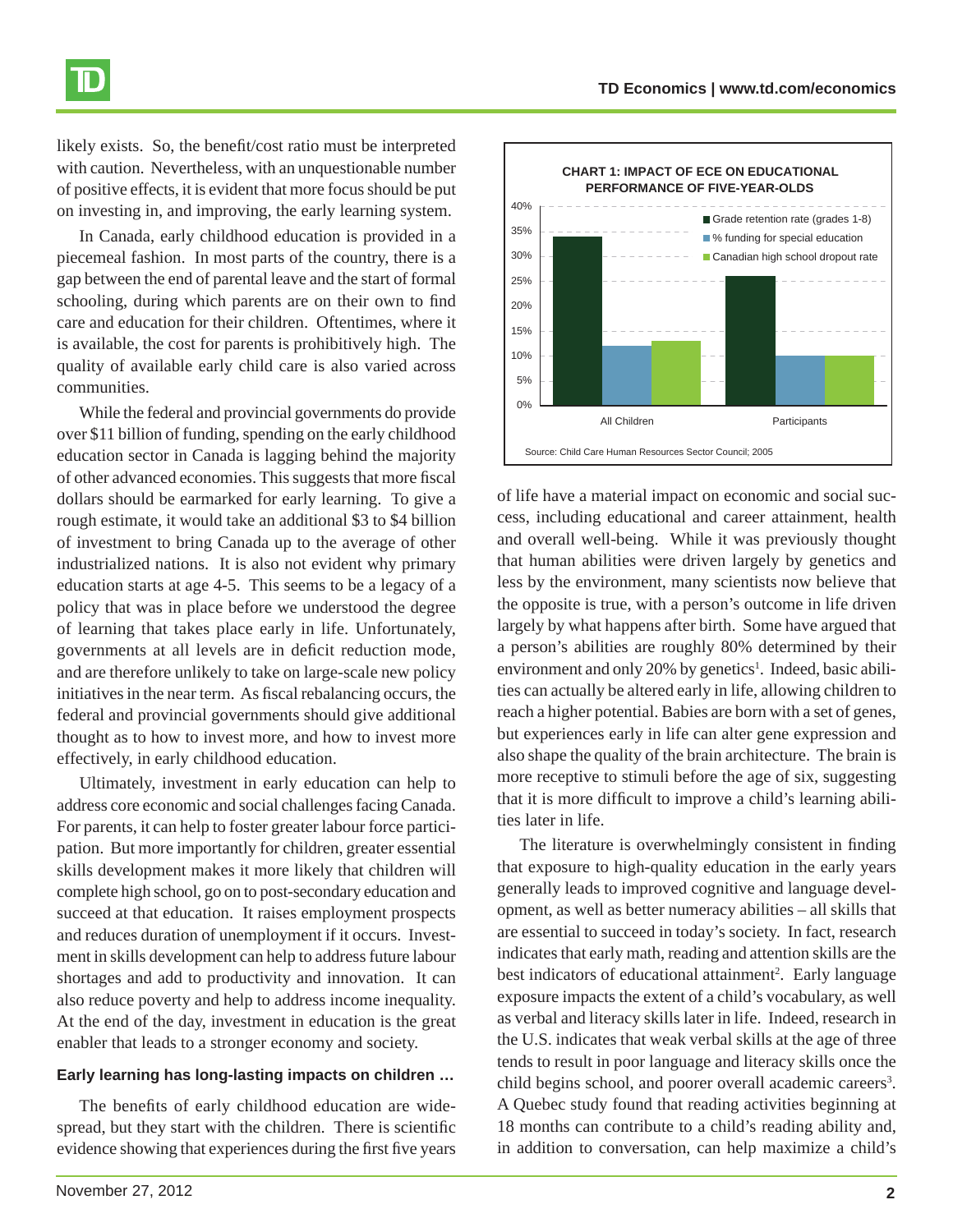



| <b>TABLE 1: ECONOMIC AND SOCIAL OUTCOMES</b>             |                   |                          |
|----------------------------------------------------------|-------------------|--------------------------|
|                                                          | Participants* (%) | <b>Control Group (%)</b> |
| <b>Smoked</b>                                            | 41.5              | 50.7                     |
| <b>Used hard drugs</b>                                   | 22.2              | 29.3                     |
| Used soft drugs                                          | 45.3              | 54.4                     |
| Treated for drug or<br>drinking problems                 | 22.2              | 33.9                     |
| Owned a home                                             | 36.7              | 26.6                     |
| Owned a car                                              | 73.8              | 60.9                     |
| Had life insurance                                       | 66.5              | 53.8                     |
| Source: Child Care Human Resources Council               |                   |                          |
| *Participants of the High/Scope Perry Pre-School Program |                   |                          |

vocabulary4 . Moreover, research in New Zealand found that after age eight, improving performance levels became much more difficult<sup>5</sup>. The benchmark for international comparison of youth skills development is the Programme for International Student Assessment (PISA) survey. The scores clearly indicate that children who participated in an early childhood education system tend to perform better than those that do not (See Chart 2).

In addition to building fundamental skills, early childhood education programs can help to identify learning or developmental delays at an early stage, and provide children and parents with appropriate support. Not only does early detection allow the child to receive specialized help sooner, addressing such issues at the onset can help to prevent an issue from intensifying and having to correct it at a later age, which could prove to be a bigger challenge – and more costly.

There is also compelling evidence that economic, social and health outcomes are better for children who were exposed to early education. The development that takes place



in a high-quality early childhood education program helps children to be better prepared for, and transition more easily into, kindergarten. Studies show that children who enter kindergarten with a higher skill set generally experience fewer grade repetitions, on time graduation, lower dropout rates and higher post-secondary attendance than those that enter with vulnerabilities. The more education and skills that people acquire, the more able they become, leading to higher productivity. In turn, job prospects are brighter and potential earnings are higher, ultimately reducing the likelihood of an individual ending up in poverty and/or on welfare. A U.S. study showed that participants of an early childhood education program were less likely to smoke, drink alcohol, and use drugs, while they were more likely to own a home and a car 6 . (See Table 1)

In addition to fostering cognitive development, early childhood education programs influence the socio-emotional development of children. Here, the literature is somewhat divided. On the positive side, some research shows that children enrolled in early childhood education programs have less behavioral problems, good relationships with their peers and better compliance with adults<sup>7</sup>. Other studies found no positive or negative effects, while few revealed that extended periods of time in child care led to increased aggression and lower quality of mother-child interaction<sup>8</sup>. That said, the studies that found negative implications noted that the quality of child care mattered, and that the findings may have been influenced by external factors, leading to biased results. Thus, of the research that was conducted with more credible methodology, the results were generally positive.

There is widespread agreement that disadvantaged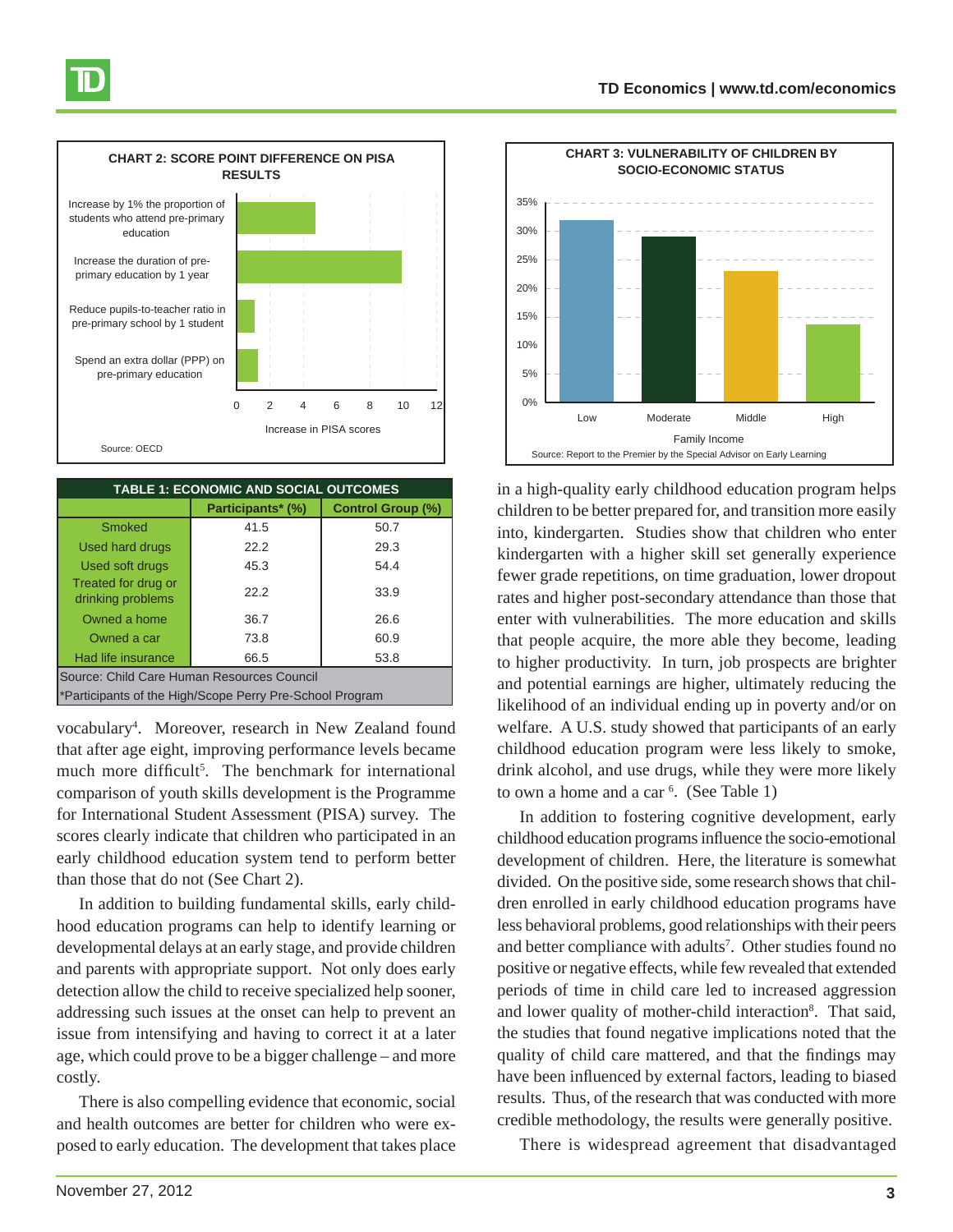

children – typically taken to mean those from low-income families – receive greater benefit from early childhood education, particularly with respect to social outcomes and future economic well-being. Still, early learning has been proven to improve the abilities of all children, even those from more affluent families.

#### **…and allow parents to increase family income**

Access to high quality, affordable childcare can generate further benefits for families, as it allows mothers (or fathers) to enter or return to the labour force, or to upgrade their skills through schooling or other personal development programs. For low-income families or single parents, the ability to work while children are young can mean the difference between living off of welfare or rising above the poverty line. And, this isn't just an inflow of money in the short-term. The more one works or becomes educated, the higher the potential salary throughout their lifetime. Moreover, it can impact decisions on whether to have children, and if so, how many.

Higher family income is beneficial for children too, as it can give them access to a higher quality of life, both through health and nutrition, as well as through increased opportunities to engage in extra curricular activities that parents may otherwise not be able to afford.

While there are clearly benefits of increased family income, there have been some findings that point to negative effects of parents working rather than staying home with a child. These include more hostile and less consistent parenting, a lower quality child-parent relationship and behavioural issues with the child, such as aggression<sup>9</sup>. However,





researchers note that benefits from the increase in income may offset this negative parenting outcome. Moreover, the study was based on short-term findings, suggesting that the negative impacts could be transitory and that outcomes could be better in the long run. As well, there was no control group, suggesting that the results could be biased.

#### **Better educated children leads to a better educated workforce**

Widespread use of high-quality early childhood education programs not only benefit the children and their families, but can have a positive effect on the economy as a whole. While increased participation of mothers in the workforce would have positive near-term effects – such as higher government revenues through higher income taxes, and perhaps fewer families on welfare or in poverty – the literature provides persuasive evidence that shaping the country's future workforce now will prove to be extremely beneficial down the road.

Building human capital through better educated children means that the country's future workforce will be more highly skilled – an important fact considering that changes in demographics are likely to result in a shortage of highskilled workers around the world. Moreover, workers will be more productive, innovative and earn higher wages, while fewer will be in poverty. Together, these factors can boost the overall standard of living in the country. What's more, demand for social and healthcare costs would decline – due to lower high school drop out rates, fewer instances of drug and alcohol use, smoking, teen pregnancies, and criminal behaviour – allowing governments to allocate funds else-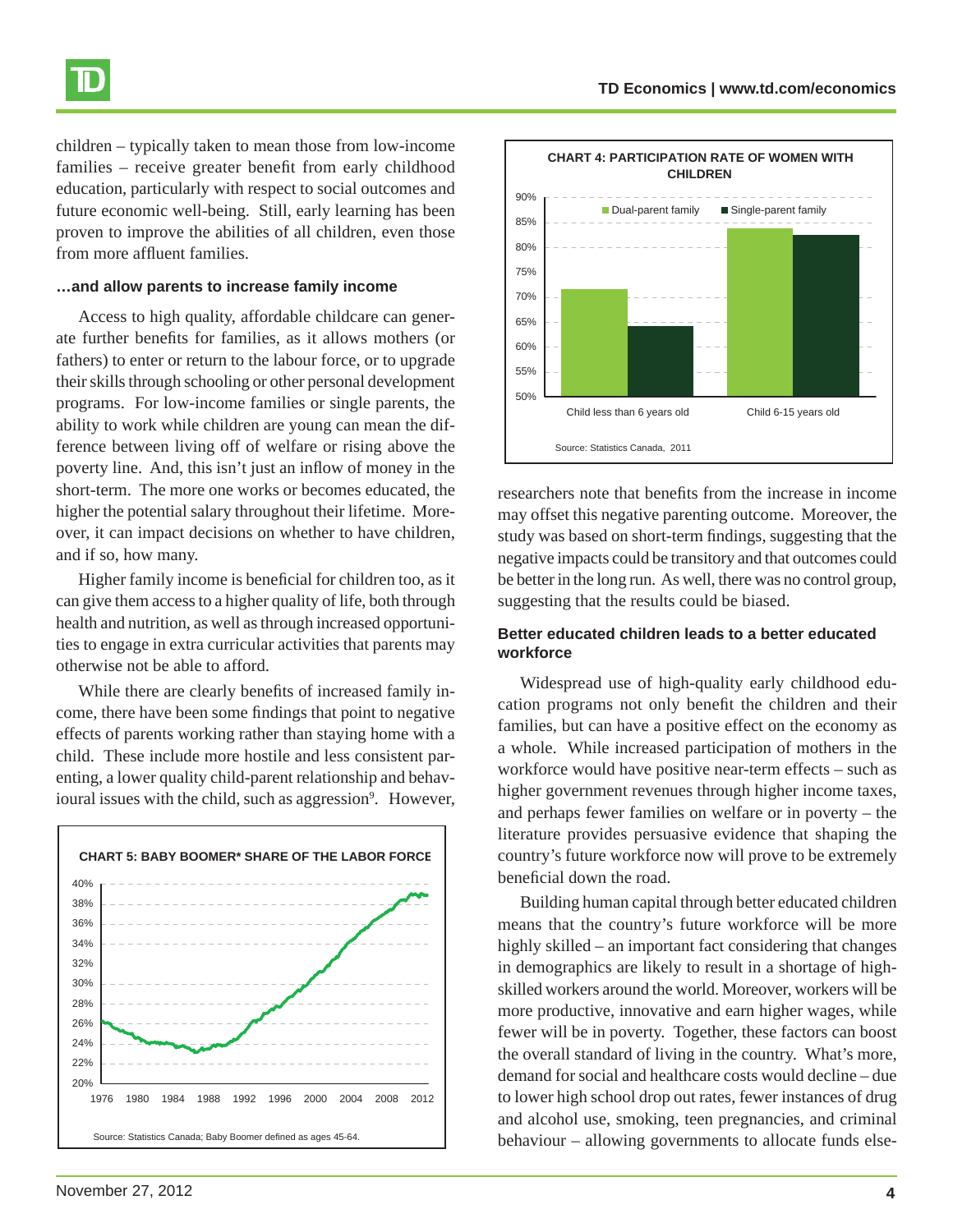

where. Indeed, the Canadian Council on Learning estimates the annual cost over the lifetime of one child who does not complete high school is \$7515 due to lost income revenues, and higher social and criminal justice  $costs<sup>10</sup>$ .

Compared to other industries, investment in early childhood education can provide a large return for the economy. According to Statistics Canada, the GDP multiplier – which measures the change in overall output in Canada from a change in output of a given industry – for child care outside the home is among the highest of all industries at 0.90, behind only financial services, education, retail trade and non-profit institutions industries<sup>11</sup> (See Chart 7). Moreover, the employment multiplier for the sector – which measures the number of jobs created per million dollars of increased output in a given sector – at  $36.92^{12}$ , is by far the highest across all industries, suggesting that early childhood education does not only provide significant benefits to children, families and the economy, but it provides a better return on investment than many other sectors. (See Chart 7)

#### **The benefits outweigh the costs**

With all the benefits of early childhood education, it begs the question of why we don't have more programs in place and why it is not a high priority for policymakers. The obvious answer is that high-quality programs are very costly. That said, there are countless studies that suggest that the benefits of early childhood education far outweigh the costs.

Taking into account the increase in government revenues from income taxes of parents who would not otherwise be able to work, plus the reduction in social costs, special education costs and healthcare costs associated with better



educated children, many analysts have come to the conclusion that the program pays for itself. In fact, Canadian cost-benefit analyses indicate that for every dollar spent on early childhood education, the benefits range from \$1.49 to \$2.78. American studies estimate benefits to be as high as \$17 for every dollar spent, although the programs analyzed were solely for 'disadvantaged' children<sup>13</sup>.

While the cost-benefit analyses provide consistent results, any policy claims that initiatives will pay for themselves will naturally be met with skepticism. The estimates are just that – estimates, and calculating these estimates is not clear cut. Costs can be much higher than anticipated, as projects can easily run over budget (i.e. construction, training, etc.), and operating costs can rise faster than expected.

The benefit side is even more complex. Quantifying benefits is a difficult feat, which requires making many key assumptions. This alone suggests that the margin of error can be quite large. For example, researchers assume

| <b>TABLE 2</b>                                                                                                           |                     |  |  |
|--------------------------------------------------------------------------------------------------------------------------|---------------------|--|--|
| STUDIES OF COST-BENEFIT ANALYSIS OF ECE PROGRAMS                                                                         |                     |  |  |
| <b>Study</b>                                                                                                             | Benefit / Cost (\$) |  |  |
| <b>Economic Consequences of Quebec's</b><br><b>Educational Child Care Policy,</b><br>by Fortin, Godbout & St-Cerny, 2011 | 1.49                |  |  |
| <b>Better Beginnings, Better Futures</b><br>by Peters et al., 2010                                                       | 2.00                |  |  |
| Worforce Shortages Socio-Economic Effects,<br>by Fairholm, 2009                                                          | 2.42                |  |  |
| <b>Child Care as Economic and Social</b><br>Development, by Prentice, 2007                                               | 2.78                |  |  |
| The Benefits and Costs of Good Child Care,<br>by Cleveland & Krashinsky, 1998                                            | 2.00                |  |  |
| Source: Early Years Study 3                                                                                              |                     |  |  |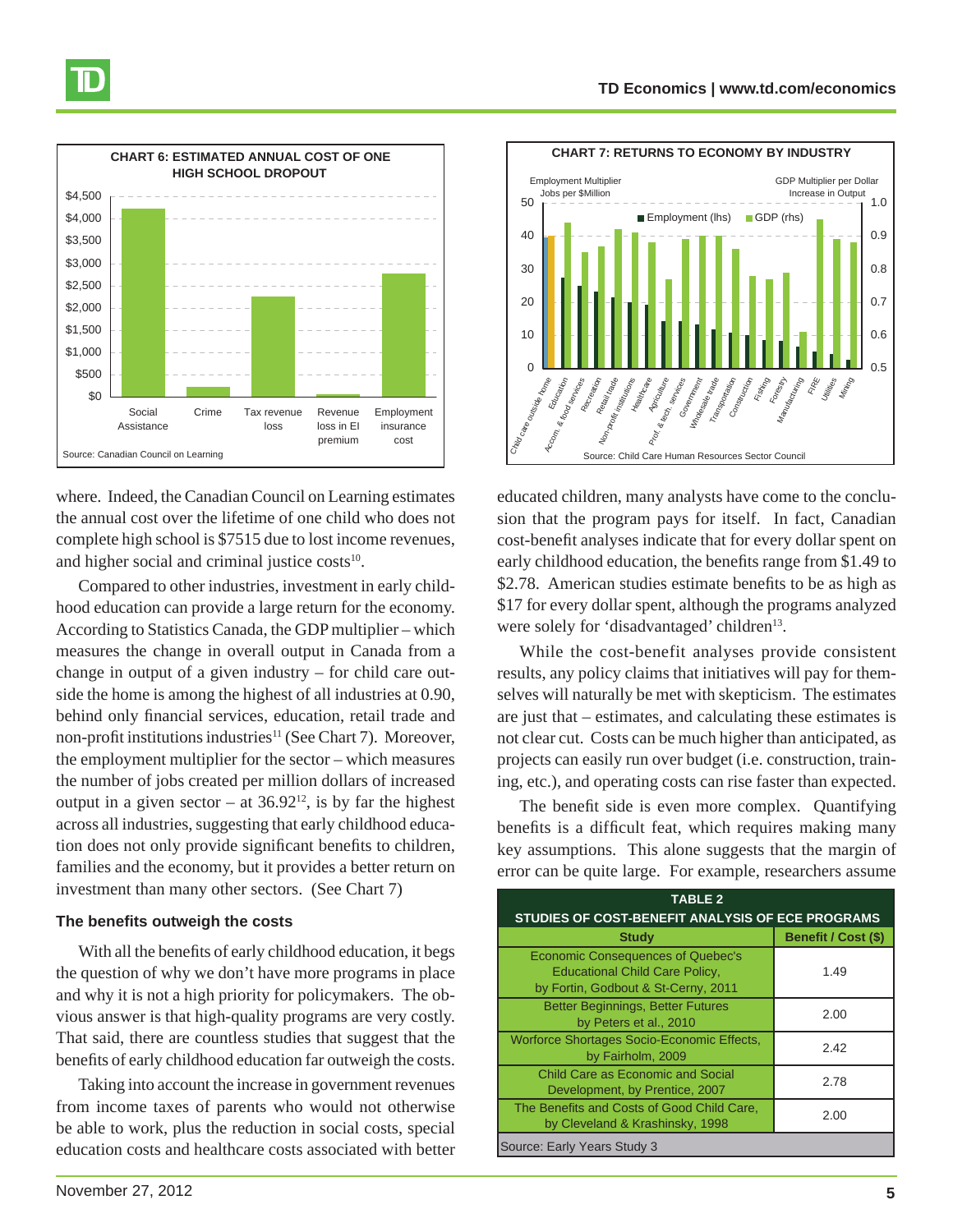

that the labour force participation rate will rise, generating increased income from more working mothers. This assumes that mothers do in fact choose to return to the workforce once they enroll their children in a child care program. While some programs, such as the one in Quebec, have been shown to increase the female participation rate, the participation rate in the rest of Canada increased during the same period suggesting that there were external factors that incented women into the workforce as well. Furthermore, the participation rate for women in the 25-54 age group in the country is already quite high, at 82%, so it doesn't have much room to grow (the equivalent rate for males is 90%). This analysis also assumes that these mothers will be able to find a job, and meet the average hours worked. As well, it assumes that workers are paid the median or average salary. There probably isn't a better method to gauge income levels, but the realities of what these women actually earn can have a large impact on the outcome – particularly if the majority of the women returning to work are in low-wage, low skilled jobs (higher income mothers are more likely to return to work in absence of a publicly funded program).

Longer-term benefits are also difficult to quantify, as there are many unknowns about the future. Hence, estimates regarding development, education and social abilities are more suggestive rather than a sure thing.

Another issue is that both the experimental and control groups may be influenced by external factors that can lead to biases, skewing the results. For example, changes in parental involvement can influence outcomes. Research shows that the more a parent is involved, the more the child will benefit.

Of the cost-benefit analyses done, many have focused on specific early childhood education programs in specific locations, suggesting that the results may not be replicated elsewhere. For instance, if the program that Quebec implemented was applied nationally, it would likely have different impacts in different areas of the country. Moreover, the way a program is implemented can influence the final outcome. So to get the results that the analyses indicated, the programs would have to be executed in exactly the same way across the country. Hence program design and the type of families served can have a considerable impact on the overall outcome.

#### **Some efforts have been made to improve the system**

While there is a great deal of subjectivity in the cost-benefit analysis, the fact that they all show benefits exceeding costs suggests that this is a sector that does indeed generate a great deal of benefit and thus more focus should be put on investment in, and improving the outcomes from, the sector.

In most parts of Canada, there currently exists a gap between the end of parental leave and formal schooling, providing a challenge for parents who wish to work, or have to work, to find care for their children. Indeed, in several areas, accessibility is an issue for parents, as wait lists for daycare centers are quite long, while the costs are out of reach for some families. Moreover, the current system is fragmented, as parents have to piece together programs to meet their work and family needs. Given the analysis on cognitive development, it is not evident why schooling starts at ages 4-5.

While education and child care both fall under provincial legislation, the federal government has been providing funding for child care and/or early learning programs for over four decades, through transfers to individuals and provincial/territorial governments. Federal spending on the sector amounted to about \$1.2 billion in the 2011-12 fiscal year14, plus about \$2.5 billion through the Universal Child Care Benefit<sup>15</sup>, in which the government transfers  $$100$  per month per child under the age of six directly to families. Provincial and territorial investment in the sector is much larger, tallying about \$7.5 billion during the same period. Spending is uneven across the country, with an average of 1.53% of total provincial/territorial budgets allocated to early childhood education, ranging from a low of 0.59% in Nunavut to a high of  $4.67\%$  in Quebec<sup>16</sup>. It should be stressed, however, that any evaluation of provincial/territorial programs must reflect factors beyond the allocation of

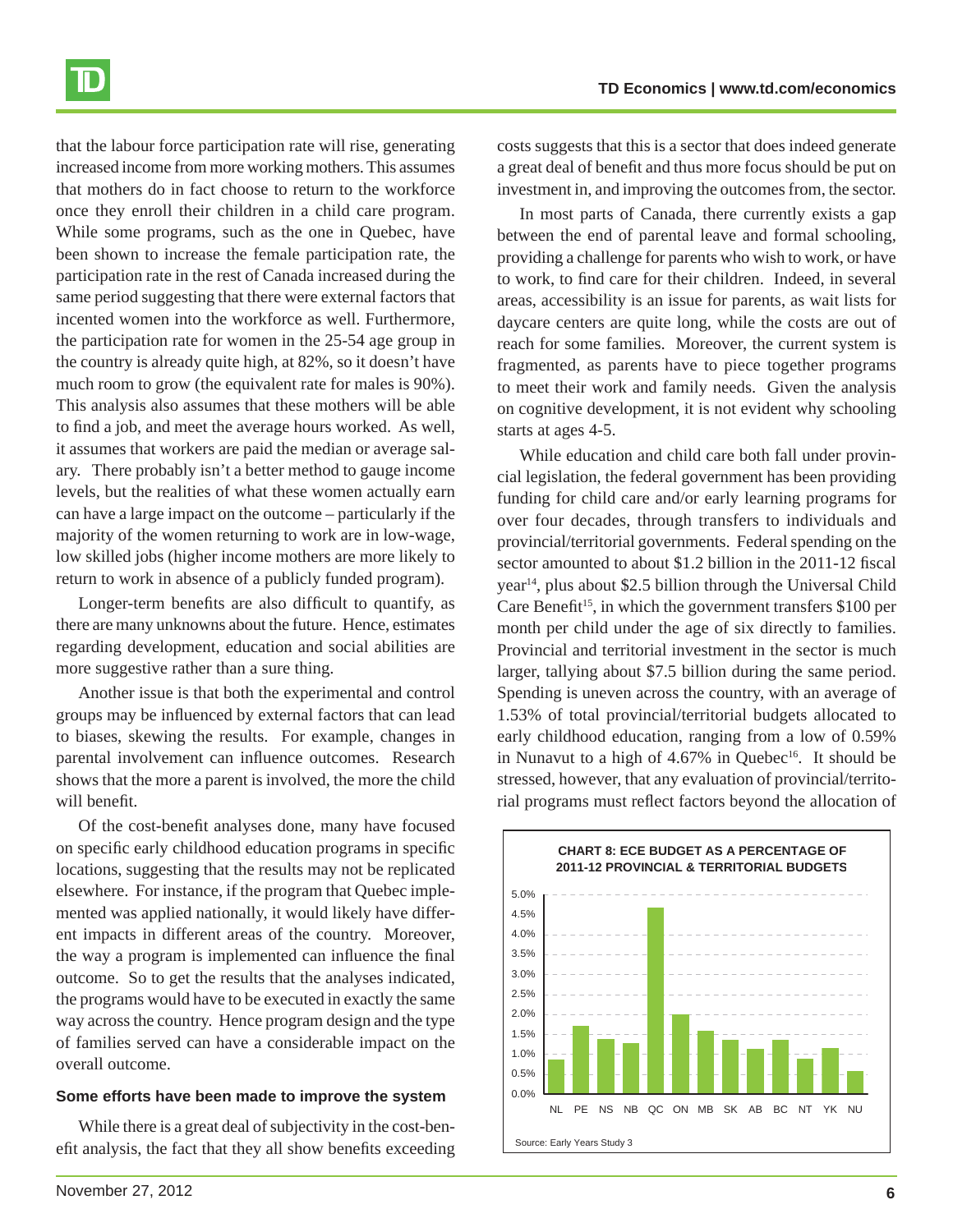#### **TD Economics | www.td.com/economics**



resources, such as: demand for childcare in each region, private investment and services, as well as the effectiveness and efficiency of the current programs. This goes beyond the scope of this paper, but is critical in assessing adequacy of public investment.

Given the differences in governing bodies and investment levels throughout the nation, it is not surprising that there are differences in the services and care provided in each province and territory. Quebec has the most comprehensive program, as it universally provides \$7 per day child care for children aged 0-12 (including before and after school care). Studies show some positive effects following the implementation of the program, including a rise in the female participation rate from lowest to highest in Canada, moving above the national average on standardized test scores, an increase in fertility rates and a 50% reduction in poverty. Quebec also has the lowest share  $-$  by a large margin  $-$  of 2-4 year-olds who receive parental care only compared to other provinces. (See Chart 9)

Elsewhere in Canada, some action has been taken to improve early learning. Six provinces, including P.E.I., New Brunswick, Ontario, Saskatchewan, Northwest Territories and Nunavut have taken steps to merge the education and child care programs. Ontario, B.C. and P.E.I. have added full-day kindergarten, while Newfoundland and Labrador, Manitoba and Saskatchewan are considering doing so. Some jurisdictions have expanded access for at-risk 3- and 4-yearolds as well. While federal and provincial governments provide some funding for the industry, it is still largely run by the private sector, with government involvement limited to health and safety regulations in most regions. Indeed, unlike the formal education system, child care centers in many regions are not required to follow a defined curriculum.

Funding has been on the rise in most provinces and territories with many increasing the number of child care spaces in recent years, while some raised subsidy ceilings (Saskatchewan, Nova Scotia, Yukon, Newfound and Labrador, Alberta) and/or revised eligibility requirements in order to increase affordability for parents (Ontario, Quebec, Nova Scotia, Newfoundland and Labrador, Yukon). However, even with these efforts, parents are still finding it challenging to find accessible, affordable child care. The public programs that currently exist are well utilized. Kindergarten for 5-year-olds is available in all jurisdictions and even in areas where it is not mandatory, over 99% of children attend. Similarly, Ontario offers kindergarten for 4-year-olds, with a participation rate of over 80%. In fact, demand exceeds supply in several areas. In Quebec, there are not enough \$7 per day spaces to meet demand, forcing some parents to pay a larger amount for child care. Even where fees are high, demand also appears to outstrip supply in many regions – the Prairie Provinces in particular. Meanwhile, there is still a gap between the amount of the subsidies and the cost of child care for parents, forcing some low-income families to use less regulated care centers. This is evidenced by the fact that over 60% of children under 6 years of age from poor families do not participate in outof-home daycare compared to only 30% of children from affluent families. (See Chart 10)

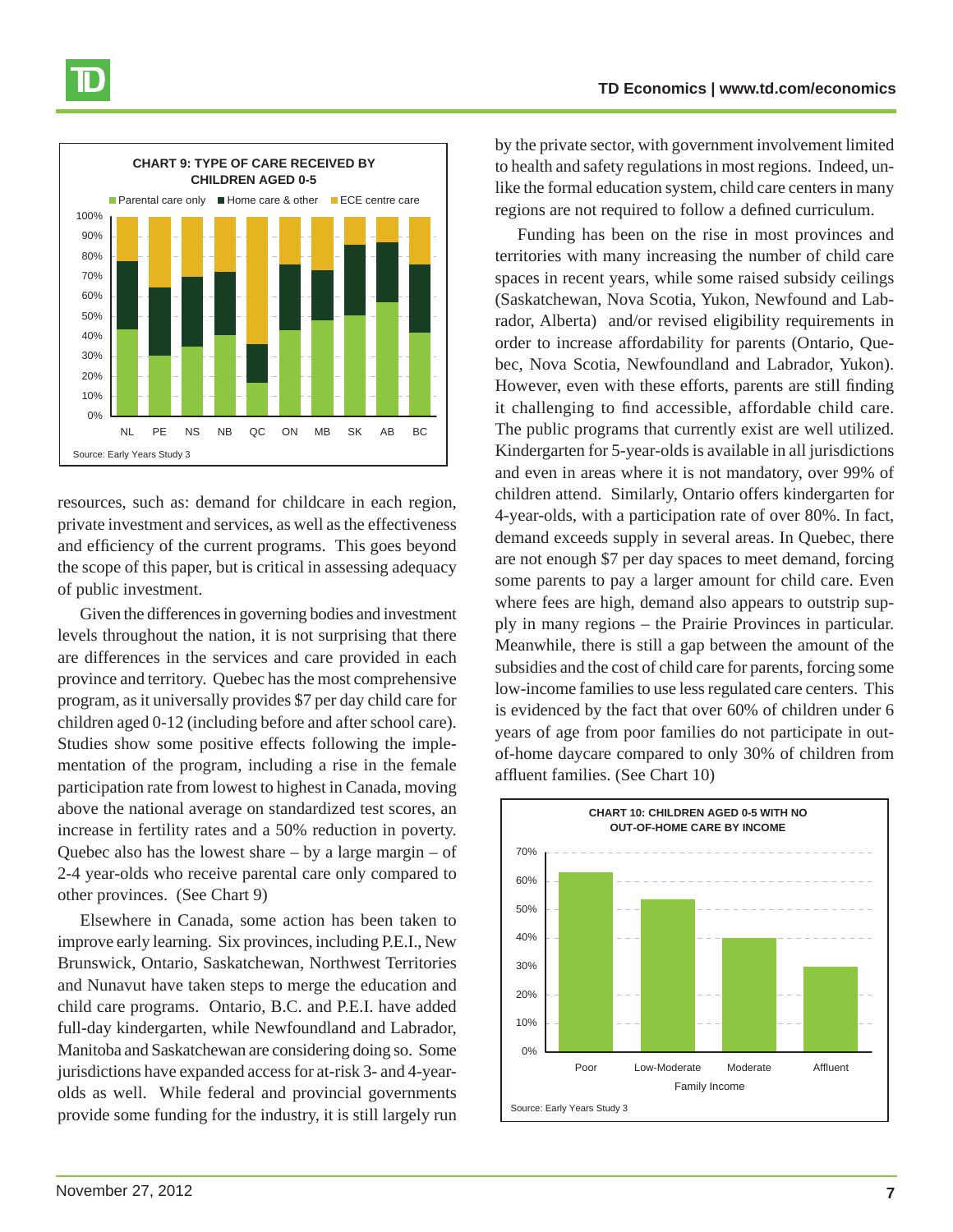#### **Public spending in Canada lagging behind**

While steps have been taken to improve the early childhood education system across the country, it is clear that there is demand for much more. And further government investment would go a long way helping achieve a better system. In truth, total public spending in the sector in Canada has fallen short of many of its peers. At 0.25% of GDP, Canada ranks last among comparable European and Anglo-speaking countries. (See Chart 11) Even looking at family support, including child payments, parental leave benefits and child care support, public spending in Canada is 17% below the OECD average<sup>17</sup>. Meanwhile, parents, on average (except in Quebec), cover 50% of program costs – the fourth highest rate among select OECD countries. (See Chart 12) Hence, one could argue that Canada has been under-investing in early childhood education.

In order for public spending on early learning programs in Canada to be more in line with the average seen in OECD countries, public investment would have to rise by roughly \$3-4 billion. Unfortunately, with governments at all levels currently in deficit fighting mode, increasing spending on large-scale new programs is not in the cards.

Still, given such persuasive evidence of the widespread benefits that early learning promotes, there is scope for further investment and reform in the industry. Hence, once government balance sheets are back in order, they should consider placing investment in early learning as a high priority.

#### **Conclusion**

Few would argue the benefits of early childhood educa-





tion. In Canada, however, many parents are having trouble finding a spot in daycare for their children, and the cost is extremely high (with the exception of Quebec). While public investment in the early childhood education sector in Canada is lagging behind that of its peers, the current period of fiscal restraint makes it difficult for governments to boost program spending. Overall, having an efficient, high-quality early childhood program in place, which is accessible for all children and affordable for parents, would be beneficial for children, parents as well as the broader economy. Education is the ultimate tool to address many economic and social challenges. Increased education leads to improved skills development, which is the great enabler that allows individuals to unlock their potential. It creates a wider option for careers, raises employment, lowers unemployment and reduces the duration of unemployment. This leads to a higher standard of living for individuals. A more skilled workforce creates a more innovative and productive economy. It can address future pressing issues, like skills shortages. Stronger skills development can also reduce social ills, like poverty. While governments are in no position to take on new spending programs at the moment, over the medium term, they might consider focusing more attention on improving the early childhood education system.

> *Craig Alexander SVP and Chief Economist 416-982-8064*

> > *Dina Ignjatovic Economist 416-982-2555*